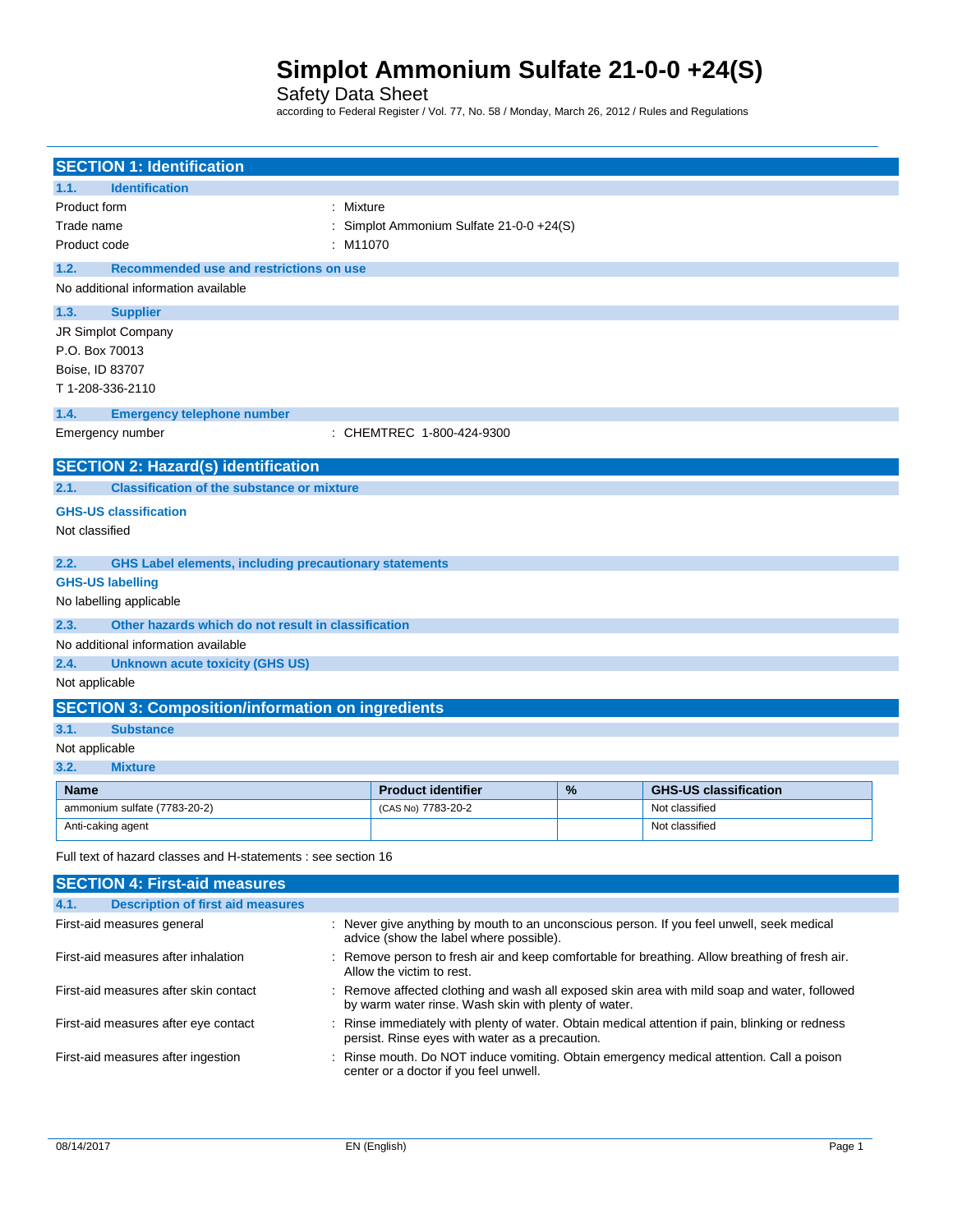Safety Data Sheet

according to Federal Register / Vol. 77, No. 58 / Monday, March 26, 2012 / Rules and Regulations

| 4.2.              | Most important symptoms and effects (acute and delayed)             |                                                                                                                                                                                                                                                                                         |
|-------------------|---------------------------------------------------------------------|-----------------------------------------------------------------------------------------------------------------------------------------------------------------------------------------------------------------------------------------------------------------------------------------|
| symptoms          | Potential adverse human health effects and                          | : Based on available data, the classification criteria are not met.                                                                                                                                                                                                                     |
|                   | Symptoms/injuries                                                   | : Not expected to present a significant hazard under anticipated conditions of normal use.                                                                                                                                                                                              |
| 4.3.              | Immediate medical attention and special treatment, if necessary     |                                                                                                                                                                                                                                                                                         |
|                   | Treat symptomatically.                                              |                                                                                                                                                                                                                                                                                         |
|                   | <b>SECTION 5: Fire-fighting measures</b>                            |                                                                                                                                                                                                                                                                                         |
| 5.1.              | Suitable (and unsuitable) extinguishing media                       |                                                                                                                                                                                                                                                                                         |
|                   | Suitable extinguishing media                                        | : Foam. Dry powder. Carbon dioxide. Water spray. Sand.                                                                                                                                                                                                                                  |
|                   | Unsuitable extinguishing media                                      | : Do not use a heavy water stream.                                                                                                                                                                                                                                                      |
| 5.2.              | Specific hazards arising from the chemical                          |                                                                                                                                                                                                                                                                                         |
| Reactivity        |                                                                     | : The product is non-reactive under normal conditions of use, storage and transport.                                                                                                                                                                                                    |
| 5.3.              | Special protective equipment and precautions for fire-fighters      |                                                                                                                                                                                                                                                                                         |
|                   | Firefighting instructions                                           | : Use water spray or fog for cooling exposed containers. Exercise caution when fighting any<br>chemical fire. Prevent fire-fighting water from entering environment.                                                                                                                    |
|                   | Protection during firefighting                                      | Do not enter fire area without proper protective equipment, including respiratory protection. Do<br>not attempt to take action without suitable protective equipment. Self-contained breathing<br>apparatus. Complete protective clothing.                                              |
|                   | <b>SECTION 6: Accidental release measures</b>                       |                                                                                                                                                                                                                                                                                         |
| 6.1.              | Personal precautions, protective equipment and emergency procedures |                                                                                                                                                                                                                                                                                         |
| 6.1.1.            | For non-emergency personnel                                         |                                                                                                                                                                                                                                                                                         |
|                   | Emergency procedures                                                | : Ventilate spillage area. Evacuate unnecessary personnel.                                                                                                                                                                                                                              |
| 6.1.2.            | For emergency responders                                            |                                                                                                                                                                                                                                                                                         |
|                   | Protective equipment                                                | Do not attempt to take action without suitable protective equipment. Equip cleanup crew with<br>proper protection. For further information refer to section 8: "Exposure controls/personal<br>protection".                                                                              |
|                   | Emergency procedures                                                | : Ventilate area.                                                                                                                                                                                                                                                                       |
| 6.2.              | <b>Environmental precautions</b>                                    |                                                                                                                                                                                                                                                                                         |
|                   |                                                                     | Avoid release to the environment. Prevent entry to sewers and public waters. Notify authorities if liquid enters sewers or public waters.                                                                                                                                               |
| 6.3.              | Methods and material for containment and cleaning up                |                                                                                                                                                                                                                                                                                         |
|                   | Methods for cleaning up                                             | : Recover mechanically the product. On land, sweep or shovel into suitable containers. Minimize<br>generation of dust. Store away from other materials.                                                                                                                                 |
| Other information |                                                                     | Dispose of materials or solid residues at an authorized site.                                                                                                                                                                                                                           |
| 6.4.              | <b>Reference to other sections</b>                                  |                                                                                                                                                                                                                                                                                         |
|                   |                                                                     | See Heading 8. Exposure controls and personal protection. For further information refer to section 13.                                                                                                                                                                                  |
|                   | <b>SECTION 7: Handling and storage</b>                              |                                                                                                                                                                                                                                                                                         |
| 7.1.              | <b>Precautions for safe handling</b>                                |                                                                                                                                                                                                                                                                                         |
|                   | Precautions for safe handling                                       | : Ensure good ventilation of the work station. Wear personal protective equipment. Wash hands<br>and other exposed areas with mild soap and water before eating, drinking or smoking and<br>when leaving work. Provide good ventilation in process area to prevent formation of vapour. |
|                   | Hygiene measures                                                    | Do not eat, drink or smoke when using this product. Always wash hands after handling the<br>product.                                                                                                                                                                                    |
| 7.2.              | Conditions for safe storage, including any incompatibilities        |                                                                                                                                                                                                                                                                                         |
|                   | Storage conditions                                                  | : Keep only in the original container in a cool, well ventilated place away from : Keep container<br>closed when not in use. Store in a well-ventilated place. Keep cool.                                                                                                               |

| Incompatible materials | : Sources of ignition. Direct sunlight. |  |
|------------------------|-----------------------------------------|--|

## **SECTION 8: Exposure controls/personal protection**

### **8.1. Control parameters**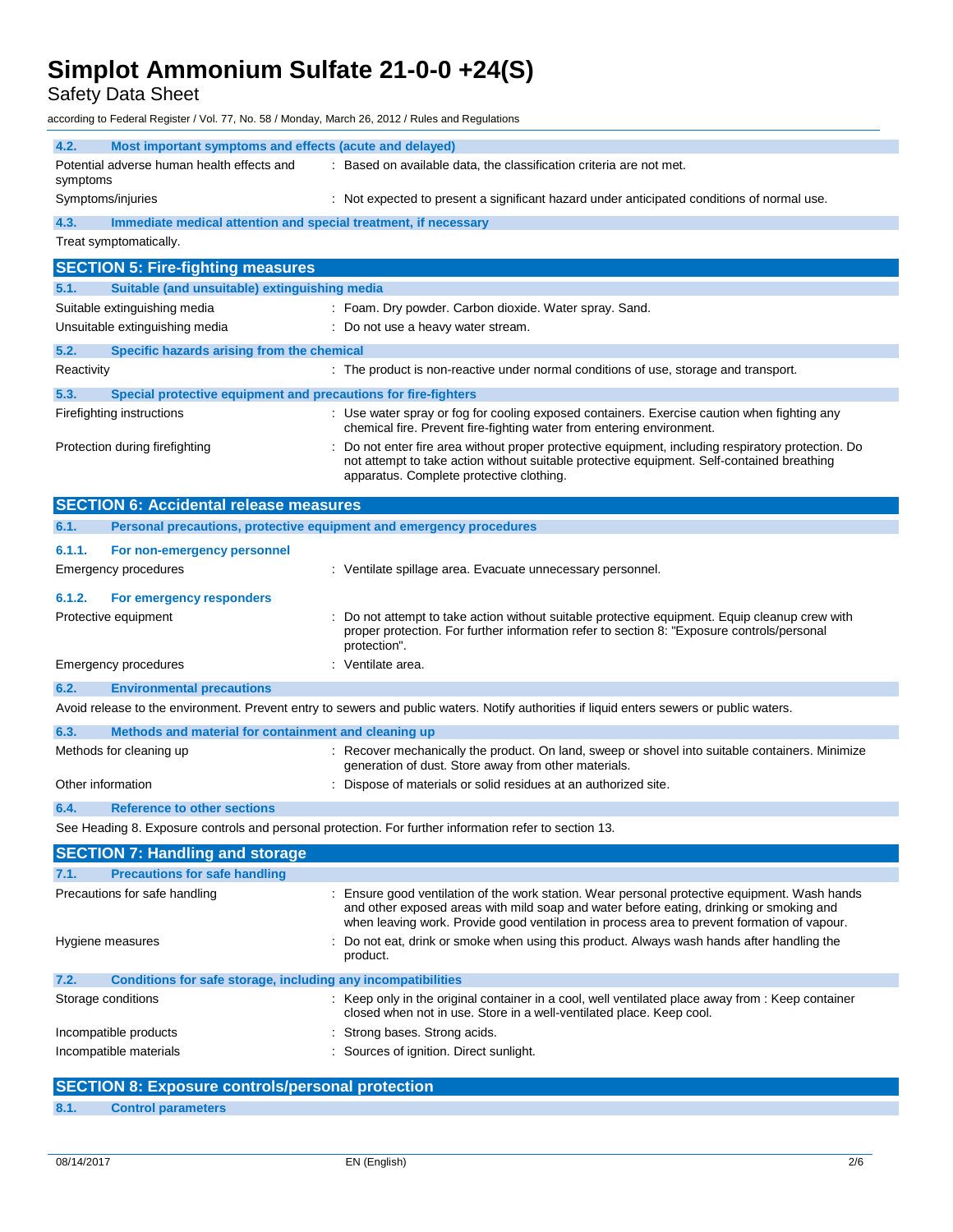Safety Data Sheet

according to Federal Register / Vol. 77, No. 58 / Monday, March 26, 2012 / Rules and Regulations

|      | Anti-caking agent                        |
|------|------------------------------------------|
|      | Not applicable                           |
|      | ammonium sulfate (7783-20-2) (7783-20-2) |
|      | Not applicable                           |
|      |                                          |
| 8.2. | <b>Appropriate engineering controls</b>  |

| . |                                  | $\sim$ propriate originate in $\alpha$ |
|---|----------------------------------|----------------------------------------|
|   |                                  |                                        |
|   | Appropriate engineering controls |                                        |
|   |                                  |                                        |

Environmental exposure controls : Avoid release to the environment.

Appropriate engineering controls : Ensure good ventilation of the work station.

#### **8.3. Individual protection measures/Personal protective equipment**

#### **Personal protective equipment:**

Avoid all unnecessary exposure.

#### **Hand protection:**

Wear protective gloves

#### **Eye protection:**

Chemical goggles or safety glasses. Safety glasses

#### **Skin and body protection:**

Wear suitable protective clothing

#### **Respiratory protection:**

Wear appropriate mask

#### **Other information:**

Do not eat, drink or smoke during use.

| <b>SECTION 9: Physical and chemical properties</b>            |                          |     |
|---------------------------------------------------------------|--------------------------|-----|
| Information on basic physical and chemical properties<br>9.1. |                          |     |
| Physical state                                                | : Solid                  |     |
| Appearance                                                    | : White solid. Crystals. |     |
| Colour                                                        | : White                  |     |
| Odour                                                         | : odourless              |     |
| Odour threshold                                               | : No data available      |     |
| pH                                                            | $: 5.5 - 6$              |     |
| Melting point                                                 | : $>=$ °C                |     |
| Freezing point                                                | : Not applicable         |     |
| Boiling point                                                 | : 235 °C                 |     |
| Flash point                                                   | : Non-Flammable          |     |
| Relative evaporation rate (butylacetate=1)                    | : No data available      |     |
| Flammability (solid, gas)                                     | : Non flammable.         |     |
| Vapour pressure                                               | : No data available      |     |
| Relative vapour density at 20 °C                              | : No data available      |     |
| Relative density                                              | : Not applicable         |     |
| Density                                                       | $: 66 - 69$ lbs/ft^3     |     |
| Solubility                                                    | : No data available      |     |
| Log Pow                                                       | : No data available      |     |
| Auto-ignition temperature                                     | : Not applicable         |     |
| Decomposition temperature                                     | : No data available      |     |
| Viscosity, kinematic                                          | : Not applicable         |     |
| Viscosity, dynamic                                            | : No data available      |     |
| <b>Explosive limits</b>                                       | : Not applicable         |     |
| <b>Explosive properties</b>                                   | : No data available      |     |
| 08/14/2017                                                    | EN (English)             | 3/6 |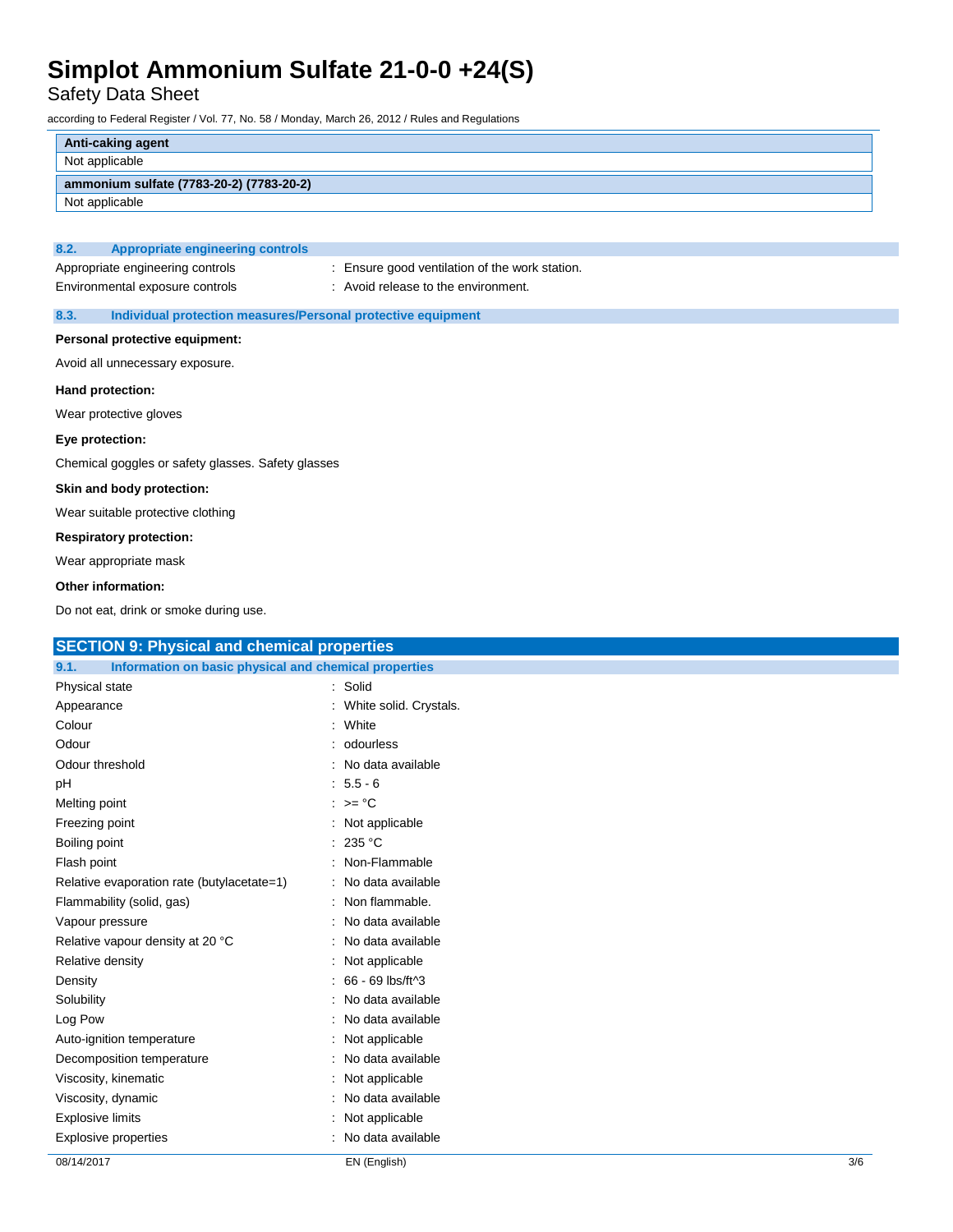Safety Data Sheet

according to Federal Register / Vol. 77, No. 58 / Monday, March 26, 2012 / Rules and Regulations

| 9.2.<br><b>Other information</b><br>No additional information available<br><b>SECTION 10: Stability and reactivity</b><br>10.1.<br><b>Reactivity</b><br>The product is non-reactive under normal conditions of use, storage and transport.<br>10.2.<br><b>Chemical stability</b><br>Stable.<br>10.3.<br><b>Possibility of hazardous reactions</b><br>Not established.<br>10.4.<br><b>Conditions to avoid</b><br>Direct sunlight. Extremely high or low temperatures.<br>10.5.<br><b>Incompatible materials</b><br>Oxidizers. Strong acids. Strong bases.<br>10.6.<br><b>Hazardous decomposition products</b><br>The product may reach melting point and decompose to release NH3, SOx, POx, or CN. fume. Carbon monoxide. Carbon dioxide.<br><b>SECTION 11: Toxicological information</b><br>Information on toxicological effects<br>11.1.<br>: Not classified<br>Acute toxicity<br>Simplot Ammonium Sulfate 21-0-0 +24(S)<br>LD50 oral rat<br>>= 2840 mg/kg<br>LD50 dermal rat<br>> 2000 mg/kg<br>ammonium sulfate (7783-20-2) (7783-20-2)<br>LD50 oral rat<br>2840 mg/kg (Rat)<br>> 2000 mg/kg<br>LD50 dermal rat<br>ATE US (oral)<br>2840 mg/kg bodyweight<br>Skin corrosion/irritation<br>: Not classified<br>pH: 5.5 - 6<br>Serious eye damage/irritation<br>: Not classified<br>pH: 5.5 - 6<br>: Not classified<br>Respiratory or skin sensitisation<br>Germ cell mutagenicity<br>Not classified<br>Based on available data, the classification criteria are not met<br>Carcinogenicity<br>Not classified<br>Reproductive toxicity<br>: Not classified<br>Based on available data, the classification criteria are not met<br>Specific target organ toxicity (single exposure)<br>: Not classified<br>: Not classified<br>Specific target organ toxicity (repeated<br>exposure) | Oxidising properties | : No data available |
|---------------------------------------------------------------------------------------------------------------------------------------------------------------------------------------------------------------------------------------------------------------------------------------------------------------------------------------------------------------------------------------------------------------------------------------------------------------------------------------------------------------------------------------------------------------------------------------------------------------------------------------------------------------------------------------------------------------------------------------------------------------------------------------------------------------------------------------------------------------------------------------------------------------------------------------------------------------------------------------------------------------------------------------------------------------------------------------------------------------------------------------------------------------------------------------------------------------------------------------------------------------------------------------------------------------------------------------------------------------------------------------------------------------------------------------------------------------------------------------------------------------------------------------------------------------------------------------------------------------------------------------------------------------------------------------------------------------------------------------------------------------------------------------|----------------------|---------------------|
|                                                                                                                                                                                                                                                                                                                                                                                                                                                                                                                                                                                                                                                                                                                                                                                                                                                                                                                                                                                                                                                                                                                                                                                                                                                                                                                                                                                                                                                                                                                                                                                                                                                                                                                                                                                       |                      |                     |
|                                                                                                                                                                                                                                                                                                                                                                                                                                                                                                                                                                                                                                                                                                                                                                                                                                                                                                                                                                                                                                                                                                                                                                                                                                                                                                                                                                                                                                                                                                                                                                                                                                                                                                                                                                                       |                      |                     |
|                                                                                                                                                                                                                                                                                                                                                                                                                                                                                                                                                                                                                                                                                                                                                                                                                                                                                                                                                                                                                                                                                                                                                                                                                                                                                                                                                                                                                                                                                                                                                                                                                                                                                                                                                                                       |                      |                     |
|                                                                                                                                                                                                                                                                                                                                                                                                                                                                                                                                                                                                                                                                                                                                                                                                                                                                                                                                                                                                                                                                                                                                                                                                                                                                                                                                                                                                                                                                                                                                                                                                                                                                                                                                                                                       |                      |                     |
|                                                                                                                                                                                                                                                                                                                                                                                                                                                                                                                                                                                                                                                                                                                                                                                                                                                                                                                                                                                                                                                                                                                                                                                                                                                                                                                                                                                                                                                                                                                                                                                                                                                                                                                                                                                       |                      |                     |
|                                                                                                                                                                                                                                                                                                                                                                                                                                                                                                                                                                                                                                                                                                                                                                                                                                                                                                                                                                                                                                                                                                                                                                                                                                                                                                                                                                                                                                                                                                                                                                                                                                                                                                                                                                                       |                      |                     |
|                                                                                                                                                                                                                                                                                                                                                                                                                                                                                                                                                                                                                                                                                                                                                                                                                                                                                                                                                                                                                                                                                                                                                                                                                                                                                                                                                                                                                                                                                                                                                                                                                                                                                                                                                                                       |                      |                     |
|                                                                                                                                                                                                                                                                                                                                                                                                                                                                                                                                                                                                                                                                                                                                                                                                                                                                                                                                                                                                                                                                                                                                                                                                                                                                                                                                                                                                                                                                                                                                                                                                                                                                                                                                                                                       |                      |                     |
|                                                                                                                                                                                                                                                                                                                                                                                                                                                                                                                                                                                                                                                                                                                                                                                                                                                                                                                                                                                                                                                                                                                                                                                                                                                                                                                                                                                                                                                                                                                                                                                                                                                                                                                                                                                       |                      |                     |
|                                                                                                                                                                                                                                                                                                                                                                                                                                                                                                                                                                                                                                                                                                                                                                                                                                                                                                                                                                                                                                                                                                                                                                                                                                                                                                                                                                                                                                                                                                                                                                                                                                                                                                                                                                                       |                      |                     |
|                                                                                                                                                                                                                                                                                                                                                                                                                                                                                                                                                                                                                                                                                                                                                                                                                                                                                                                                                                                                                                                                                                                                                                                                                                                                                                                                                                                                                                                                                                                                                                                                                                                                                                                                                                                       |                      |                     |
|                                                                                                                                                                                                                                                                                                                                                                                                                                                                                                                                                                                                                                                                                                                                                                                                                                                                                                                                                                                                                                                                                                                                                                                                                                                                                                                                                                                                                                                                                                                                                                                                                                                                                                                                                                                       |                      |                     |
|                                                                                                                                                                                                                                                                                                                                                                                                                                                                                                                                                                                                                                                                                                                                                                                                                                                                                                                                                                                                                                                                                                                                                                                                                                                                                                                                                                                                                                                                                                                                                                                                                                                                                                                                                                                       |                      |                     |
|                                                                                                                                                                                                                                                                                                                                                                                                                                                                                                                                                                                                                                                                                                                                                                                                                                                                                                                                                                                                                                                                                                                                                                                                                                                                                                                                                                                                                                                                                                                                                                                                                                                                                                                                                                                       |                      |                     |
|                                                                                                                                                                                                                                                                                                                                                                                                                                                                                                                                                                                                                                                                                                                                                                                                                                                                                                                                                                                                                                                                                                                                                                                                                                                                                                                                                                                                                                                                                                                                                                                                                                                                                                                                                                                       |                      |                     |
|                                                                                                                                                                                                                                                                                                                                                                                                                                                                                                                                                                                                                                                                                                                                                                                                                                                                                                                                                                                                                                                                                                                                                                                                                                                                                                                                                                                                                                                                                                                                                                                                                                                                                                                                                                                       |                      |                     |
|                                                                                                                                                                                                                                                                                                                                                                                                                                                                                                                                                                                                                                                                                                                                                                                                                                                                                                                                                                                                                                                                                                                                                                                                                                                                                                                                                                                                                                                                                                                                                                                                                                                                                                                                                                                       |                      |                     |
|                                                                                                                                                                                                                                                                                                                                                                                                                                                                                                                                                                                                                                                                                                                                                                                                                                                                                                                                                                                                                                                                                                                                                                                                                                                                                                                                                                                                                                                                                                                                                                                                                                                                                                                                                                                       |                      |                     |
|                                                                                                                                                                                                                                                                                                                                                                                                                                                                                                                                                                                                                                                                                                                                                                                                                                                                                                                                                                                                                                                                                                                                                                                                                                                                                                                                                                                                                                                                                                                                                                                                                                                                                                                                                                                       |                      |                     |
|                                                                                                                                                                                                                                                                                                                                                                                                                                                                                                                                                                                                                                                                                                                                                                                                                                                                                                                                                                                                                                                                                                                                                                                                                                                                                                                                                                                                                                                                                                                                                                                                                                                                                                                                                                                       |                      |                     |
|                                                                                                                                                                                                                                                                                                                                                                                                                                                                                                                                                                                                                                                                                                                                                                                                                                                                                                                                                                                                                                                                                                                                                                                                                                                                                                                                                                                                                                                                                                                                                                                                                                                                                                                                                                                       |                      |                     |
|                                                                                                                                                                                                                                                                                                                                                                                                                                                                                                                                                                                                                                                                                                                                                                                                                                                                                                                                                                                                                                                                                                                                                                                                                                                                                                                                                                                                                                                                                                                                                                                                                                                                                                                                                                                       |                      |                     |
|                                                                                                                                                                                                                                                                                                                                                                                                                                                                                                                                                                                                                                                                                                                                                                                                                                                                                                                                                                                                                                                                                                                                                                                                                                                                                                                                                                                                                                                                                                                                                                                                                                                                                                                                                                                       |                      |                     |
|                                                                                                                                                                                                                                                                                                                                                                                                                                                                                                                                                                                                                                                                                                                                                                                                                                                                                                                                                                                                                                                                                                                                                                                                                                                                                                                                                                                                                                                                                                                                                                                                                                                                                                                                                                                       |                      |                     |
|                                                                                                                                                                                                                                                                                                                                                                                                                                                                                                                                                                                                                                                                                                                                                                                                                                                                                                                                                                                                                                                                                                                                                                                                                                                                                                                                                                                                                                                                                                                                                                                                                                                                                                                                                                                       |                      |                     |
|                                                                                                                                                                                                                                                                                                                                                                                                                                                                                                                                                                                                                                                                                                                                                                                                                                                                                                                                                                                                                                                                                                                                                                                                                                                                                                                                                                                                                                                                                                                                                                                                                                                                                                                                                                                       |                      |                     |
|                                                                                                                                                                                                                                                                                                                                                                                                                                                                                                                                                                                                                                                                                                                                                                                                                                                                                                                                                                                                                                                                                                                                                                                                                                                                                                                                                                                                                                                                                                                                                                                                                                                                                                                                                                                       |                      |                     |
|                                                                                                                                                                                                                                                                                                                                                                                                                                                                                                                                                                                                                                                                                                                                                                                                                                                                                                                                                                                                                                                                                                                                                                                                                                                                                                                                                                                                                                                                                                                                                                                                                                                                                                                                                                                       |                      |                     |
|                                                                                                                                                                                                                                                                                                                                                                                                                                                                                                                                                                                                                                                                                                                                                                                                                                                                                                                                                                                                                                                                                                                                                                                                                                                                                                                                                                                                                                                                                                                                                                                                                                                                                                                                                                                       |                      |                     |
|                                                                                                                                                                                                                                                                                                                                                                                                                                                                                                                                                                                                                                                                                                                                                                                                                                                                                                                                                                                                                                                                                                                                                                                                                                                                                                                                                                                                                                                                                                                                                                                                                                                                                                                                                                                       |                      |                     |
|                                                                                                                                                                                                                                                                                                                                                                                                                                                                                                                                                                                                                                                                                                                                                                                                                                                                                                                                                                                                                                                                                                                                                                                                                                                                                                                                                                                                                                                                                                                                                                                                                                                                                                                                                                                       |                      |                     |
|                                                                                                                                                                                                                                                                                                                                                                                                                                                                                                                                                                                                                                                                                                                                                                                                                                                                                                                                                                                                                                                                                                                                                                                                                                                                                                                                                                                                                                                                                                                                                                                                                                                                                                                                                                                       |                      |                     |
|                                                                                                                                                                                                                                                                                                                                                                                                                                                                                                                                                                                                                                                                                                                                                                                                                                                                                                                                                                                                                                                                                                                                                                                                                                                                                                                                                                                                                                                                                                                                                                                                                                                                                                                                                                                       |                      |                     |
|                                                                                                                                                                                                                                                                                                                                                                                                                                                                                                                                                                                                                                                                                                                                                                                                                                                                                                                                                                                                                                                                                                                                                                                                                                                                                                                                                                                                                                                                                                                                                                                                                                                                                                                                                                                       |                      |                     |
|                                                                                                                                                                                                                                                                                                                                                                                                                                                                                                                                                                                                                                                                                                                                                                                                                                                                                                                                                                                                                                                                                                                                                                                                                                                                                                                                                                                                                                                                                                                                                                                                                                                                                                                                                                                       |                      |                     |
|                                                                                                                                                                                                                                                                                                                                                                                                                                                                                                                                                                                                                                                                                                                                                                                                                                                                                                                                                                                                                                                                                                                                                                                                                                                                                                                                                                                                                                                                                                                                                                                                                                                                                                                                                                                       |                      |                     |
|                                                                                                                                                                                                                                                                                                                                                                                                                                                                                                                                                                                                                                                                                                                                                                                                                                                                                                                                                                                                                                                                                                                                                                                                                                                                                                                                                                                                                                                                                                                                                                                                                                                                                                                                                                                       |                      |                     |
|                                                                                                                                                                                                                                                                                                                                                                                                                                                                                                                                                                                                                                                                                                                                                                                                                                                                                                                                                                                                                                                                                                                                                                                                                                                                                                                                                                                                                                                                                                                                                                                                                                                                                                                                                                                       |                      |                     |
|                                                                                                                                                                                                                                                                                                                                                                                                                                                                                                                                                                                                                                                                                                                                                                                                                                                                                                                                                                                                                                                                                                                                                                                                                                                                                                                                                                                                                                                                                                                                                                                                                                                                                                                                                                                       |                      |                     |
|                                                                                                                                                                                                                                                                                                                                                                                                                                                                                                                                                                                                                                                                                                                                                                                                                                                                                                                                                                                                                                                                                                                                                                                                                                                                                                                                                                                                                                                                                                                                                                                                                                                                                                                                                                                       |                      |                     |
| : Not classified<br>Aspiration hazard                                                                                                                                                                                                                                                                                                                                                                                                                                                                                                                                                                                                                                                                                                                                                                                                                                                                                                                                                                                                                                                                                                                                                                                                                                                                                                                                                                                                                                                                                                                                                                                                                                                                                                                                                 |                      |                     |
| Potential adverse human health effects and<br>Based on available data, the classification criteria are not met.<br>symptoms                                                                                                                                                                                                                                                                                                                                                                                                                                                                                                                                                                                                                                                                                                                                                                                                                                                                                                                                                                                                                                                                                                                                                                                                                                                                                                                                                                                                                                                                                                                                                                                                                                                           |                      |                     |
| Not expected to present a significant hazard under anticipated conditions of normal use.<br>Symptoms/injuries                                                                                                                                                                                                                                                                                                                                                                                                                                                                                                                                                                                                                                                                                                                                                                                                                                                                                                                                                                                                                                                                                                                                                                                                                                                                                                                                                                                                                                                                                                                                                                                                                                                                         |                      |                     |

| <b>SECTION 12: Ecological information</b> |                                                                                                                           |
|-------------------------------------------|---------------------------------------------------------------------------------------------------------------------------|
| 12.1.<br><b>Toxicity</b>                  |                                                                                                                           |
| Ecology - general                         | : The product is not considered harmful to aquatic organisms or to cause long-term adverse<br>effects in the environment. |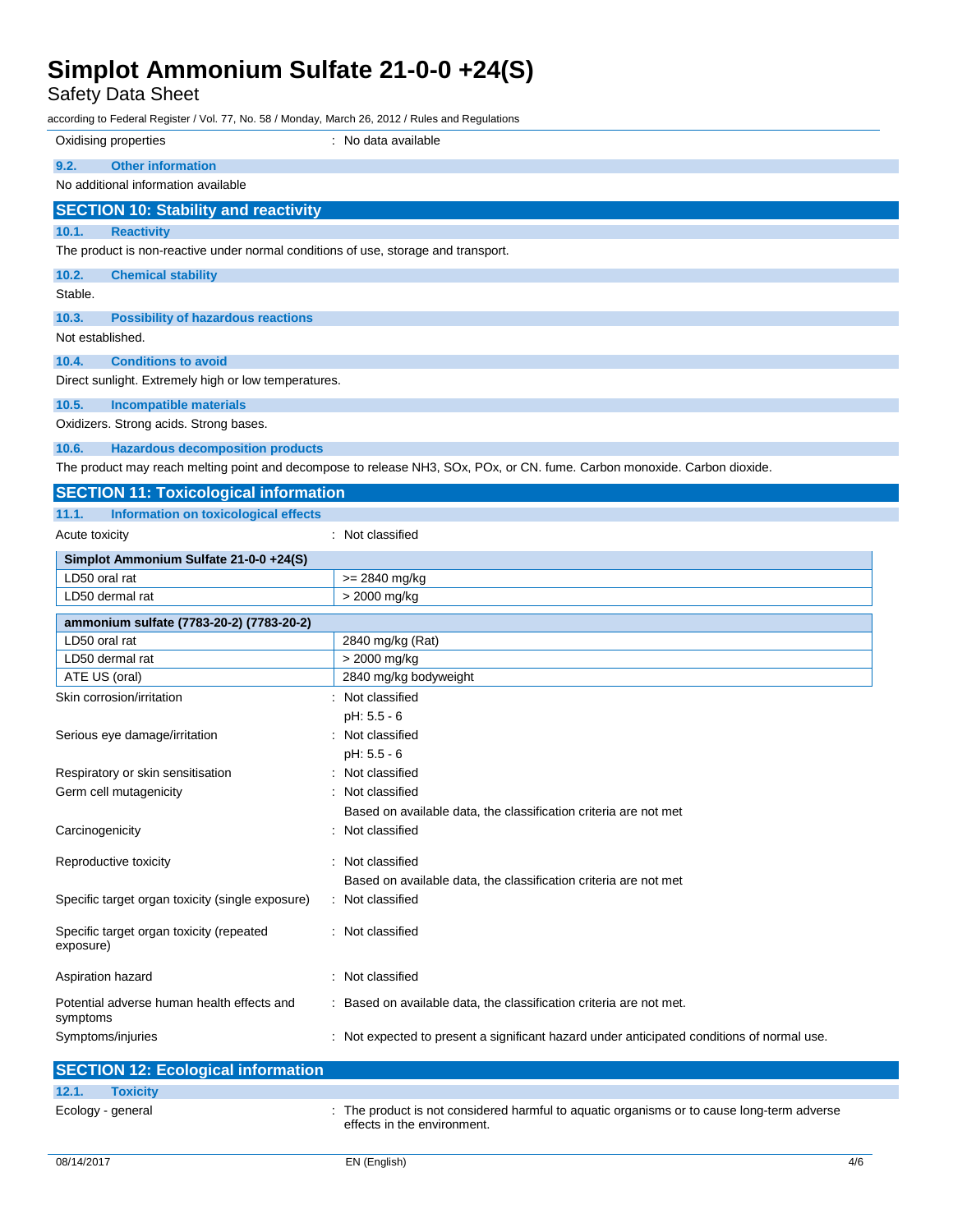Safety Data Sheet

according to Federal Register / Vol. 77, No. 58 / Monday, March 26, 2012 / Rules and Regulations

| ammonium sulfate (7783-20-2) (7783-20-2)      |                                                                                               |
|-----------------------------------------------|-----------------------------------------------------------------------------------------------|
| LC50 fish 1                                   | 126 mg/l (96 h; Poecilia reticulata)                                                          |
| EC50 Daphnia 1                                | 202 mg/l (96 h; Daphnia magna)                                                                |
| LC50 fish 2                                   | 250 - 480 mg/l (96 h; Brachydanio rerio)                                                      |
| EC50 Daphnia 2                                | 433 mg/l (50 h; Daphnia magna)                                                                |
| TLM fish 1                                    | 1290 ppm (96 h; Gambusia affinis)                                                             |
| 12.2.<br><b>Persistence and degradability</b> |                                                                                               |
| Simplot Ammonium Sulfate 21-0-0 +24(S)        |                                                                                               |
| Persistence and degradability                 | Not established.                                                                              |
| Anti-caking agent                             |                                                                                               |
| Persistence and degradability                 | Not established.                                                                              |
| ammonium sulfate (7783-20-2) (7783-20-2)      |                                                                                               |
| Persistence and degradability                 | Biodegradability in water: no data available. Not established.                                |
| <b>Bioaccumulative potential</b><br>12.3.     |                                                                                               |
| Simplot Ammonium Sulfate 21-0-0 +24(S)        |                                                                                               |
| Bioaccumulative potential                     | Not established.                                                                              |
| Anti-caking agent                             |                                                                                               |
| Bioaccumulative potential                     | Not established.                                                                              |
| ammonium sulfate (7783-20-2) (7783-20-2)      |                                                                                               |
| Log Pow                                       | $-5.1$                                                                                        |
| Bioaccumulative potential                     | Bioaccumulation: not applicable. Not established.                                             |
| 12.4.<br><b>Mobility in soil</b>              |                                                                                               |
| No additional information available           |                                                                                               |
| 12.5.<br><b>Other adverse effects</b>         |                                                                                               |
| Effect on the global warming                  | : No known effects from this product.                                                         |
| <b>GWPmix comment</b>                         | : No known effects from this product.                                                         |
|                                               |                                                                                               |
|                                               |                                                                                               |
| Other information                             | : Avoid release to the environment.                                                           |
| <b>SECTION 13: Disposal considerations</b>    |                                                                                               |
| 13.1.<br><b>Disposal methods</b>              |                                                                                               |
| Waste treatment methods                       | : Dispose of contents/container in accordance with licensed collector's sorting instructions. |
| Product/Packaging disposal recommendations    | : Dispose in a safe manner in accordance with local/national regulations.                     |
| Ecology - waste materials                     | : Avoid release to the environment.                                                           |
| <b>SECTION 14: Transport information</b>      |                                                                                               |
| <b>Department of Transportation (DOT)</b>     |                                                                                               |
| In accordance with DOT                        |                                                                                               |
|                                               |                                                                                               |
| Other information                             | : No supplementary information available.                                                     |
| TDG                                           |                                                                                               |
|                                               |                                                                                               |
| <b>Transport by sea</b>                       |                                                                                               |

#### **Air transport**

| <b>SECTION 15: Regulatory information</b> |  |
|-------------------------------------------|--|
| 15.1. US Federal regulations              |  |
|                                           |  |